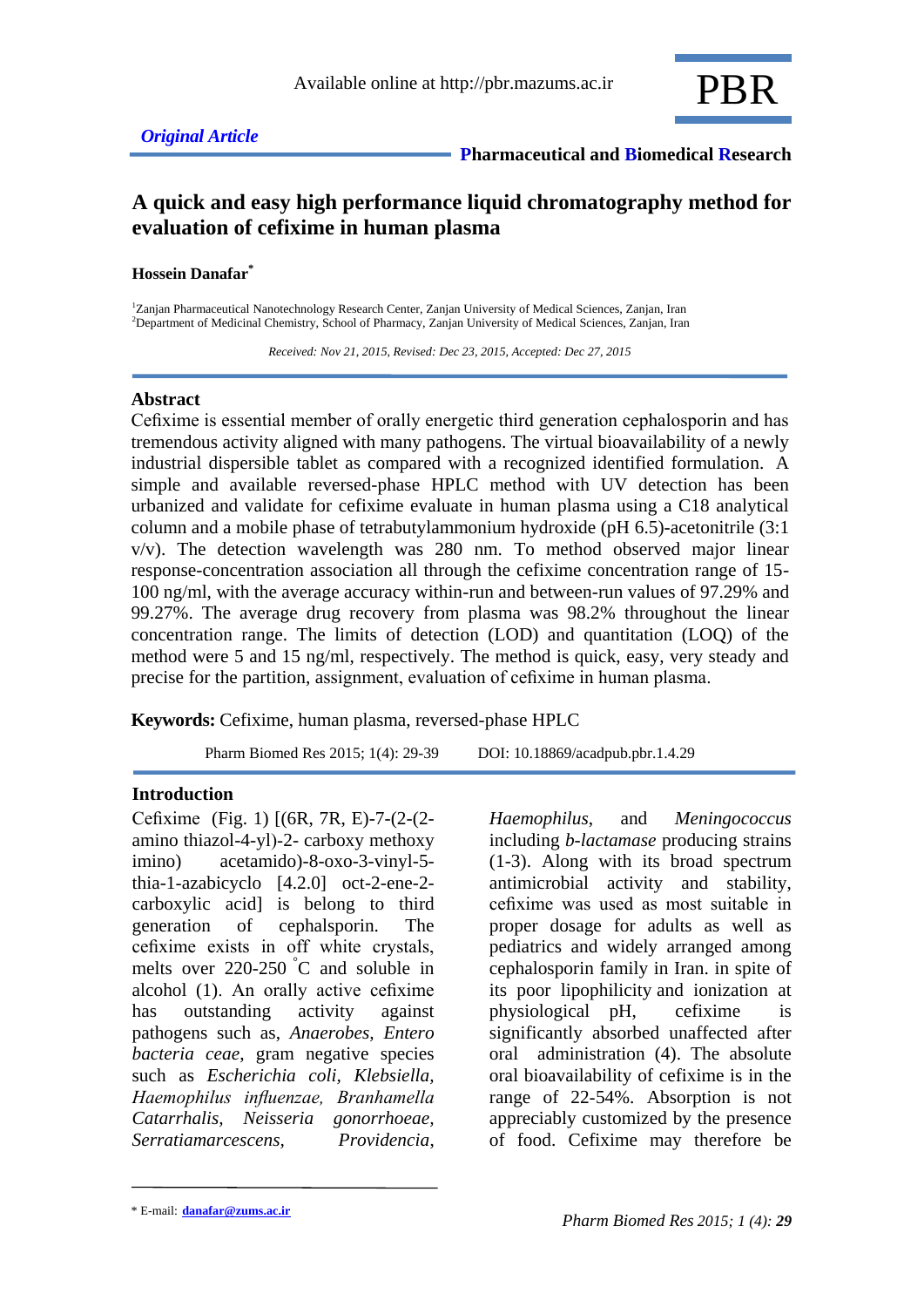

**Figure 1** Chemical structure of cefixime

offered without observe to meals. Following oral dosing, cefixime attain peak serum levels in approximately 4 h (5). From in vitro studies, serum or urine concentrations of 1 μg/ml or greater were measured to be adequate for most general pathogens beside which cefixime is active. The half-life is about 3 to 4 h and is not dose needy. Cefixime is excreted by renal and biliary mechanisms. About 50% of the absorbed dose is excreted unchanged in the urine within 24 h. There is no verification of metabolism of cefixime in vivo. Serum protein binding is well characterized for human and animal sera; cefixime is almost completely bound to the albumin fraction, the mean free fraction being approximately 30%. Protein binding of cefixime is concentration dependent in human serum only at very high concentrations which are not seen following clinical dosing (4). The area under the time versus concentration curve is superior by about 26.4% and the Cmax is bigger by around 20.7% with the oral suspension when compared to the tablet after doses of 400 mg. This enlarged absorption should be taken into consideration, if the oral suspension is to substitute the tablet. There are several investigations relating to the evaluation of cefixime alone and in combination with other drugs in

pharmaceutical planning and plasma by UV, HPLC, LC-MS, HPTLC methods (6-13). These methods engage spectrophotometric methods (14-15), voltammetric method (16), capillary electrophoresis (17). Though, HPLC is much more complicated technique as compared to in the past reported methods as it provides gangrenous information for all analytes along with consequent UV/ Vis spectra concurrently, which is very useful tool for the analysis of unknown mechanism of a mixture. The pervious our works was determination of drugs by LC–MS method in human plasma (18-22). In this way, a simple HPLC-UV method is residential and validated for cefixime analyze in human plasma.

#### **Matterials and methods**

#### *Materials*

Cefixime test tablets (Exir), Cefixime reference tablets (Wyeth) and cefixime reference standard (99.9% purity) were abounding and branded by Wyeth. Other chemicals and solvents were from chemical lab or HPLC purity grades, whenever needed, and were purchased. Drug-free human plasma was provided by Iranian Blood Transfusion Organization after routine safety evaluations.

# *Instrument and HPLC method*

The HPLC system consisted of a double-reciprocating pump (Waters, model 600, MA, USA), a variable wavelength UV detector (Waters, model 2478, MA, USA) used at a wavelength of 280 nm with the outputs recorded and analysed using a compatible software (Millennium® , Waters, MA, USA). The drug separation was performed using a  $C_{18}$  analytical column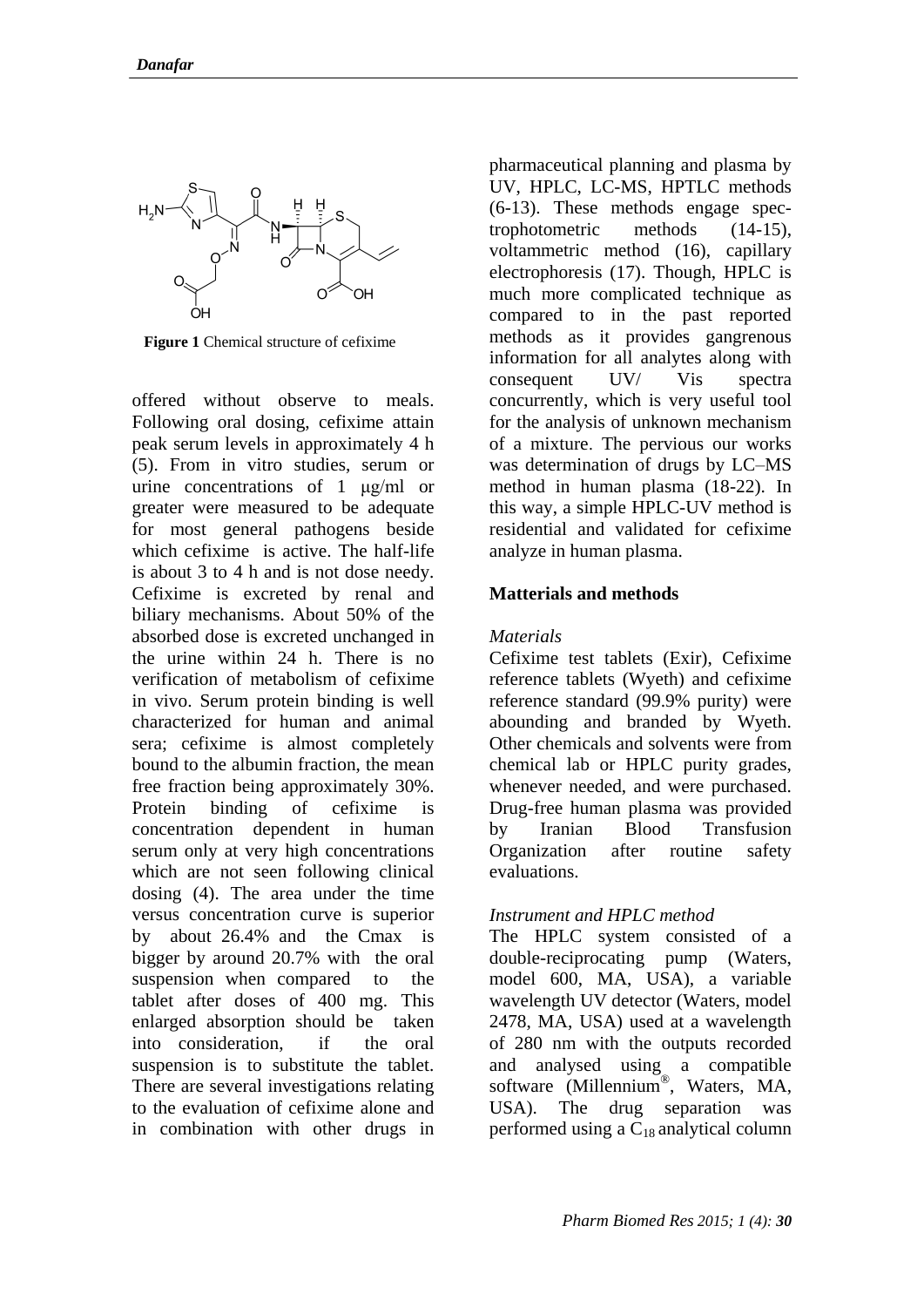(250 mm $\times$ 4.6 mm, particle size 5 µm; Perfectsill, MZ-Analysentechnik, Germany) arranged by a guard column of the same packing. The mobile phase was composed of tetrabutylammonium hydroxide (pH 6.5)-acetonitrile (3:1) with a flow rate of 1 ml/min. Sample injection to system  $(50 \mu L)$  was made by a loop injector (Rheodyne<sup>®</sup>7725i, Cotati, CA, USA).

# *Standard preparation*

A stock solution of 1000 ng/ml cefixime in phosphate buffer (pH 7.4) was geared up, from which the concentrations of 15, 25, 50, 75 and 100 ng/ml were prepared by serially diluting this solution with the proper amount of phosphate buffer (pH 7.4). A series of spiked plasma samples with cefixime concentrations of 15, 25, 50, 75 and 100 ng/ml were prepared by 1:10 dilution of the described solutions with drug-free human plasma.

# *Assay procedure*

To 150 µL calibration standards, QC samples, or plasma samples, 12  $\mu$ L perchloric acid (HClO<sup>4</sup> 75% aqueous solution) and 400 µL methanol and 100 µL acetonitrile were added. The mixtures were vortex mixed for 20 s. After centrifugation at  $15000 \times g$  in an eppendorf micro centrifuge tubes for 20 min, 50 µL of the supernatant was injected directly onto the analytical column for immediate HPLC analysis.

# *System suitability tests*

The following parameters were calculated as system suitability indices of the developed method:

Number of theoretical plates  $(N) = 16$  $(t_R/w)^2$ 

Peak symmetry  $= w/2f$ 

Retain ability  $(K') = (t_R/t_a) -1$ 

Where,  $t_R$  is the retention time of the analyte, w is the width of the analyte peak at its 0.05 height, f is the front half-width of the analyte peak at its 0.05 height and  $t_a$  is the retention time of non-retained analyte (solvent front).

# *Analysis validation tests*

# *Standard curve (linear range)*

The plasma samples with a series of known concentrations, prepared as described, were analyzed in three separate runs and, in each case, the linear regression analysis was carried out on known concentrations of cefixime against the corresponding peak heights and, then, the regression coefficient (r), slope, and y-intercept of the resulting calibration curves were determined.

# *Within-run variations*

In one run, three samples with concentrations of 15, 50, and 100 ng/ml (from low, middle, and high regions of the standard curve) were prepared in triplicate and analyzed by developed HPLC method. Then, the coefficient of variations %(CV) of the corresponding determined concentrations were calculated in each case.

# *Between-run variations*

On three different runs, samples from upper, intermediate, and lower concentration regions used for construction of standard curve (the same as within-run variations test) were prepared and analyzed by HPLC method. Then, the corresponding %CV values were calculated.

# *Absolute recovery (accuracy)*

For each sample tested for within- and between-run variations, the absolute recovery of the method was determined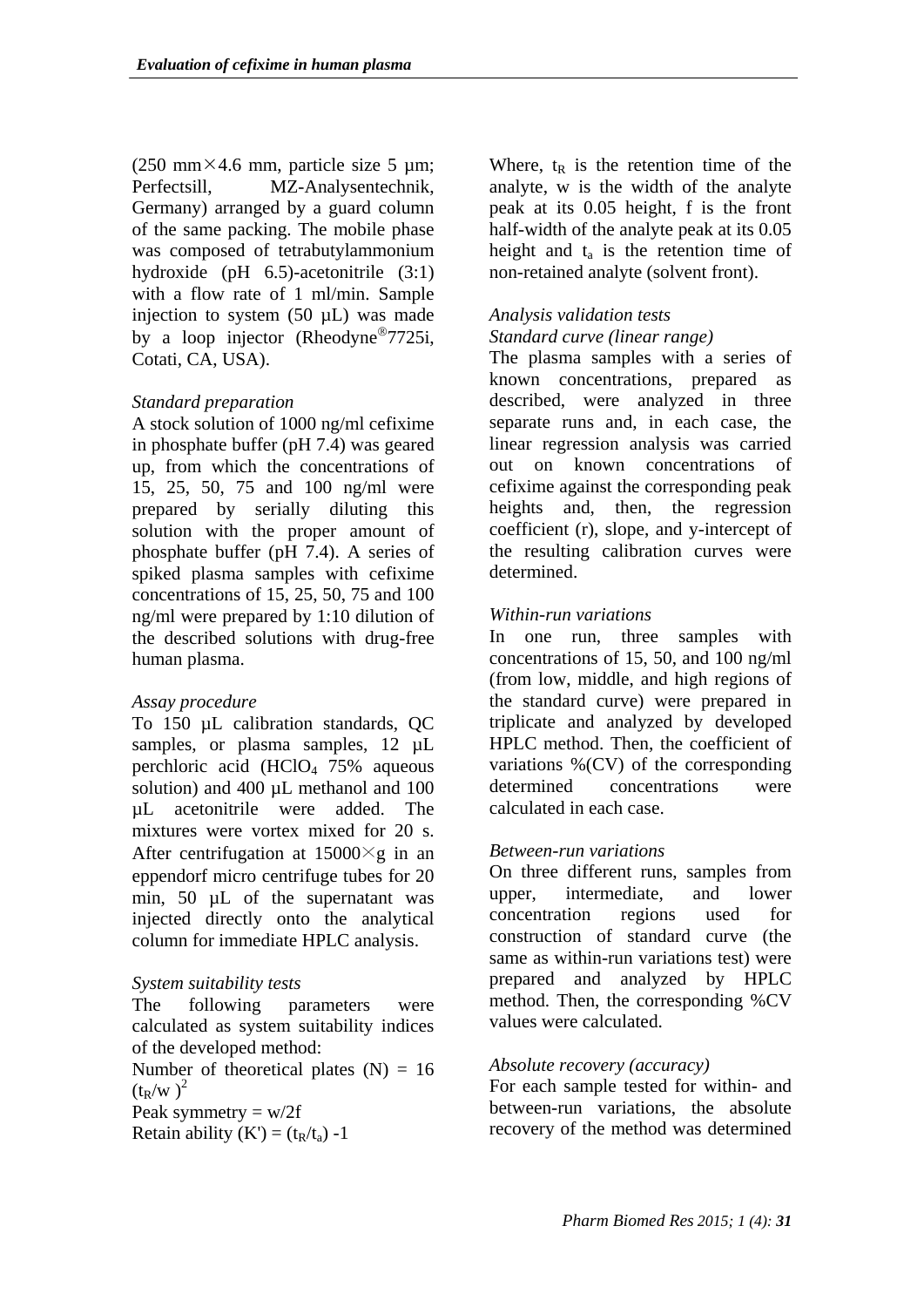as the percent ratio of the measured concentration (determined using standard curve) to the corresponding nominal added concentration.

# *Relative recovery (matrix effect)*

Three samples with concentrations of 15, 50, and 100 ng/ml (from high, middle, and low regions of the standard curve) were prepared in triplicate and analyzed by developed HPLC method. Then, the ratio of the recorded peak heights to the peak heights resulted from the direct injection of the aqueous solutions of cefixime with the same concentrations were determined as percentage in each case.

### *Limits of detection and quantitation*

Limit of detection (LOD) of the method was determined as the lowest cefixime concentration producing a signal-tonoise (S/N) ratio of about 3. Limit of quantitation (LOQ) was determined as the lowest cefixime concentration capable of being quantities with enough accuracy and precision.

# *Repeatability test*

For determination repeatability of method, concentration of 50 ng/ml of six independent spiked plasma samples were prepared as described. For the repeatability of the method a single injection of each preparation was made to HPLC and the %RSD between the results was determined.

#### *Intermediate precision*

The study of repeatability on a different day, a second analyst executed analysis of a further six samples prepared as described in repeatability test procedure. The analysis was performed by using

fresh reagents and a different HPLC column. The %RSD between six measurements was determined along with the %RSD between the total of 12 measurements from the repeatability and intermediate precision tests.

### *Reproducibility*

For assay of reproducibility mean results for the same sample analysis between our laboratory and two different test facilities were obtained and the percentage of difference between content measurements was calculated using the equation:

 $[$ (highest value – lowest value) /mean value]  $\times$  100.

#### *Stability:*

#### *Freeze and thaw stability*

For determination of stability in freezer storing the three concentration levels of QC plasma samples temperature  $(-20 °C)$  for 24 h and thawed unassisted at room temperature. After complication of thawed, the samples were refrozen for 24 h under the same conditions. Twice repeated the freeze-thaw cycle, then the samples were tested after three freeze  $(-20 \degree C)$ -thaw (room temperature) cycles.

#### *Short-term temperature stability*

For determination of stability to kept at room temperature three concentration levels of QC plasma samples for a period that exceeded the routine preparation time of samples (around 6  $h$ ).

#### *Long-term stability*

For determination of stability the QC plasma samples of three concentration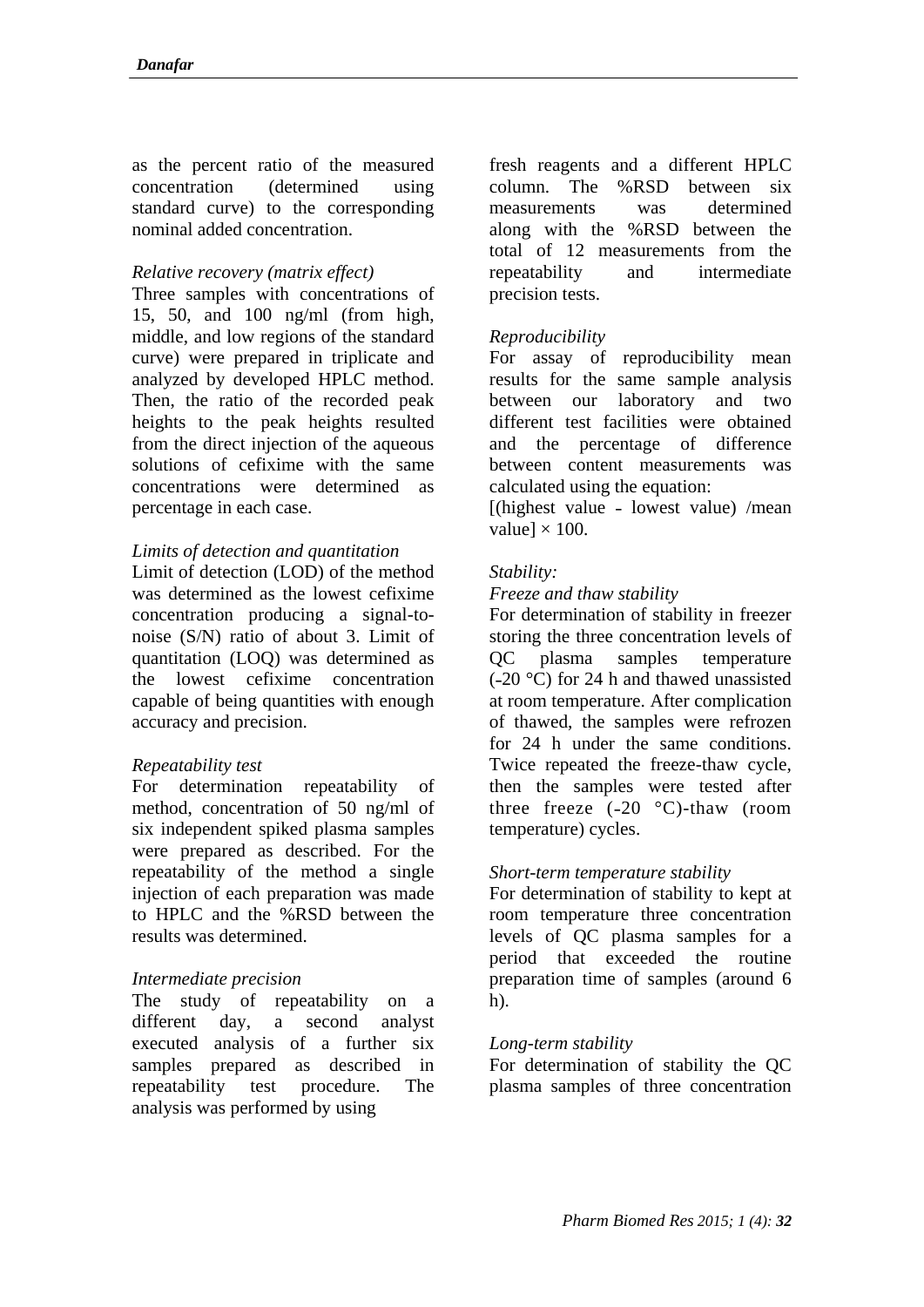levels at low temperature  $(-20 \degree C)$  were studied for a period of 4 weeks.

## *Standard curve and quality control sample in each batch*

To calculate the concentration of cefixime in the unknown samples in the run was using of the standard curve in each analytical run. It was prepared at the same time as the unknown samples in the same batch and analyzed in the middle of the run. For analyzing of the QC samples in five duplicates at three concentrations (15, 50.0 and 100.0 ng/ml) were prepared with processed test samples at intervals per batch.

### **Results**

#### *Method development*

In response to lack of an accessible, consistent, and simple to use analysis method for cefixime assay in plasma as an vital part of pharmacokinetic and bioequivalence estimate projects on the drug we urbanized a simple and offered HPLC method with UV detection based on the available equipments found in most pharmaceutical laboratories. To this end, initially a series of isocratic as well as gradient conditions using different usual mobile phase compositions, polarities, ionic strengths, and pH values were tested in order to determine the best condition for the analyte separation.

#### *System suitability tests*

The number of theoretical plates  $(N)$ , peak symmetry, and retain ability (K') of the method for cefixime were 1296, 1.143, and 2.75, respectively. These data show that the developed method is of appropriate separation efficiency and peak shape, both of which are important factors in estimate of the

chromatographic method outputs.

Typical chromatograms produced from the developed method are shown in figure 2. Figure 2.A shows the spiked plasma sample with cefixime concentration of  $100ng$  mL<sup>-1</sup>, the retention times of cefixime was 6.67 min and the total HPLC analysis time was 7 min per sample. Figure 2.B shows a representative chromatogram of a plasma sample obtained at 7 h from a subject who received a single oral dose (400 mg), no interferences of the analyte were observed of the method(Fig. 2.C LOD, Fig. 2.D LOQ). The HPLC chromatogram for a blank plasma sample indicating no endogenous peaks at the retention positions of cefixime was shown in Figure 2.E.

#### *Method validation tests: Linearity*

The method produced linear responses throughout the cefixime concentration range of 15-100 ng/ml, which is suitable for intended purposes. A typical linear regression equation of the method was:  $y = 8.5564$  x + 0.0654, with x and y representing cefixime concentration (in mcg/ml) and peak height (in arbitrary units), respectively, and the regression coefficient  $(r^2)$  of 0.9916.

# *Within-run variations and accuracy*

The within-run variations of the developed HPLC method as well as the corresponding absolute recoveries are shown in table1.

#### *Between-run variations and accuracy*

The between-run variations of the developed HPLC method as well as the corresponding absolute recoveries are shown in table 2.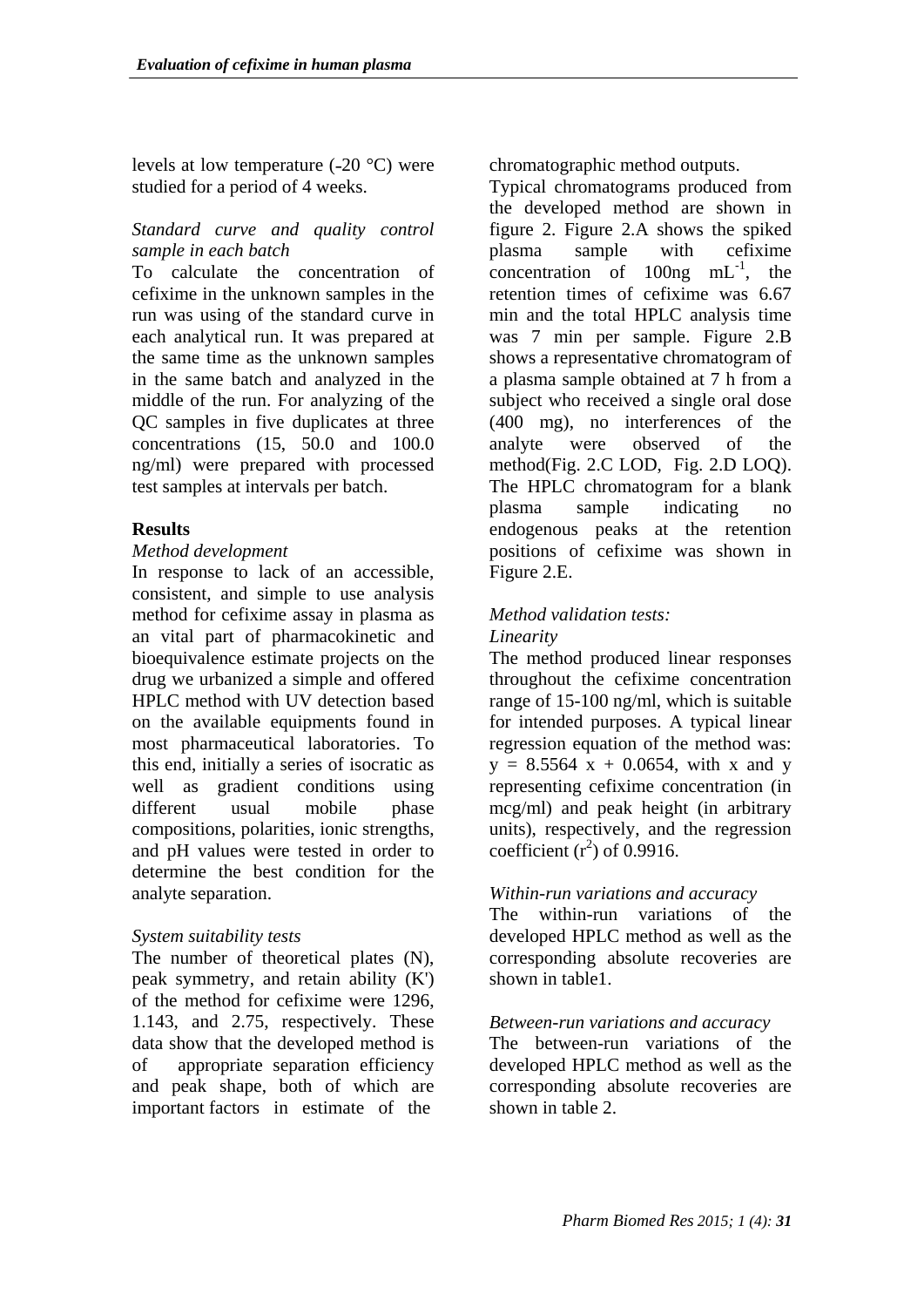

**Figure 2** Typical chromatograms of the HPLC method developed for cefixime assay in human plasma: Fig. 2 A) human plasma spiked to a 100 ng/ml drug concentration; Fig. 2.B chromatogram of a plasma sample obtained at 7 h from a subject who received a single oral dose (400 mg); Fig. 2.C LOD, Fig. 2.D LOQ of the method; Fig. 2.E the HPLC chromatogram for a blank plasma.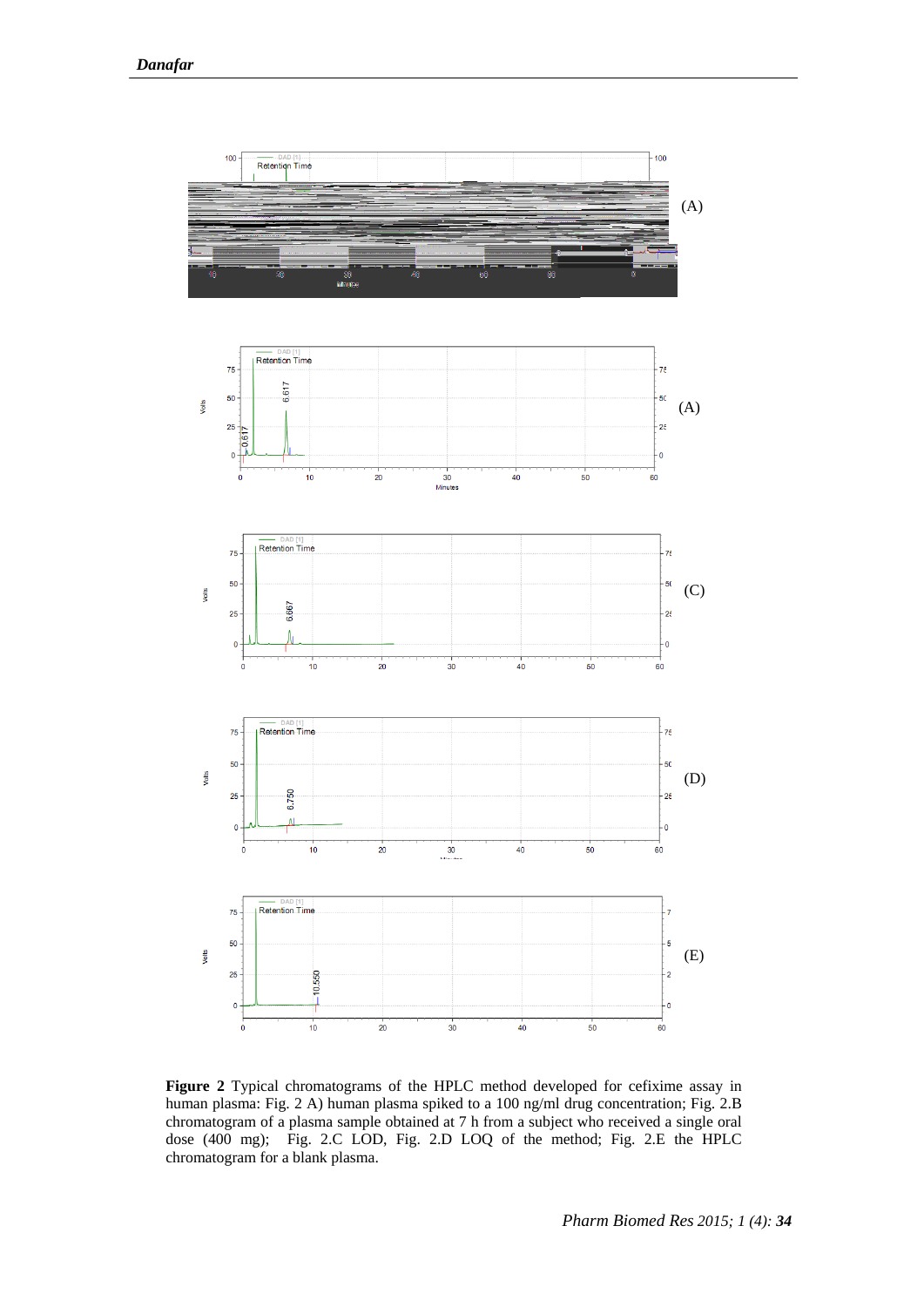| Nominal added | Sample | Measured      | Mean $\pm$   | $CV\%$ | Accuracy | Mean $\pm$  |
|---------------|--------|---------------|--------------|--------|----------|-------------|
| concentration | number | concentration | <b>SD</b>    |        |          | <b>SD</b>   |
| (ng/ml)       |        | (ng/ml)       |              |        |          |             |
| 15            |        | 15.22         | $15.01 \pm$  | 1.22   | 95.23    | $95.54 \pm$ |
|               | 2      | 14.95         | 0.18         |        | 94.36    | 1.37        |
|               | 3      | 14.87         |              |        | 97.05    |             |
| 50            |        | 49.51         | $50.22 \pm$  | 3.39   | 99.24    | $97.12 +$   |
|               | 2      | 52.17         | 1.7          |        | 95.89    | 1.84        |
|               | 3      | 48.99         |              |        | 96.23    |             |
| 100           |        | 99.46         | $100.33 \pm$ | 0.93   | 100.02   | 99.23 $\pm$ |
|               | 2      | 101.32        | 0.93         |        | 99.02    | 0.70        |
|               | 3      | 100.23        |              |        | 98.65    |             |

**Table 1**Within–run variations and accuracy of the HPLC method for quantitation of cefixime  $(n = 3)$ .

**Table 2** Between–run variations and accuracy of the HPLC method for quantitation of cefixime (n=3).

| Nominal added | Run            | Measured      | Mean $\pm$  | $CV\%$ | Accuracy | Mean $\pm$  |
|---------------|----------------|---------------|-------------|--------|----------|-------------|
| concentration | number         | concentration | <b>SD</b>   |        |          | <b>SD</b>   |
| (ng/ml)       |                | (ng/ml)       |             |        |          |             |
| 15            |                | 15.01         | $14.78 \pm$ | 2.42   | 97.90    | $99.23 \pm$ |
|               | 2              | 14.36         | 0.36        |        | 98.78    | 1.62        |
|               | 3              | 14.99         |             |        | 101.02   |             |
| 50            |                | 50.32         | 49.68 $\pm$ | 1.51   | 96.55    | $98.79 \pm$ |
|               | $\overline{2}$ | 49.87         | 0.75        |        | 101.23   | 2.34        |
|               | 3              | 48.85         |             |        | 98.59    |             |
| 100           |                | 100.16        | $99.86 \pm$ | 0.3    | 101.02   | 99.63 $\pm$ |
|               | $\overline{2}$ | 99.87         | 0.3         |        | 99.32    | 1.25        |
|               | 3              | 99.56         |             |        | 98.56    |             |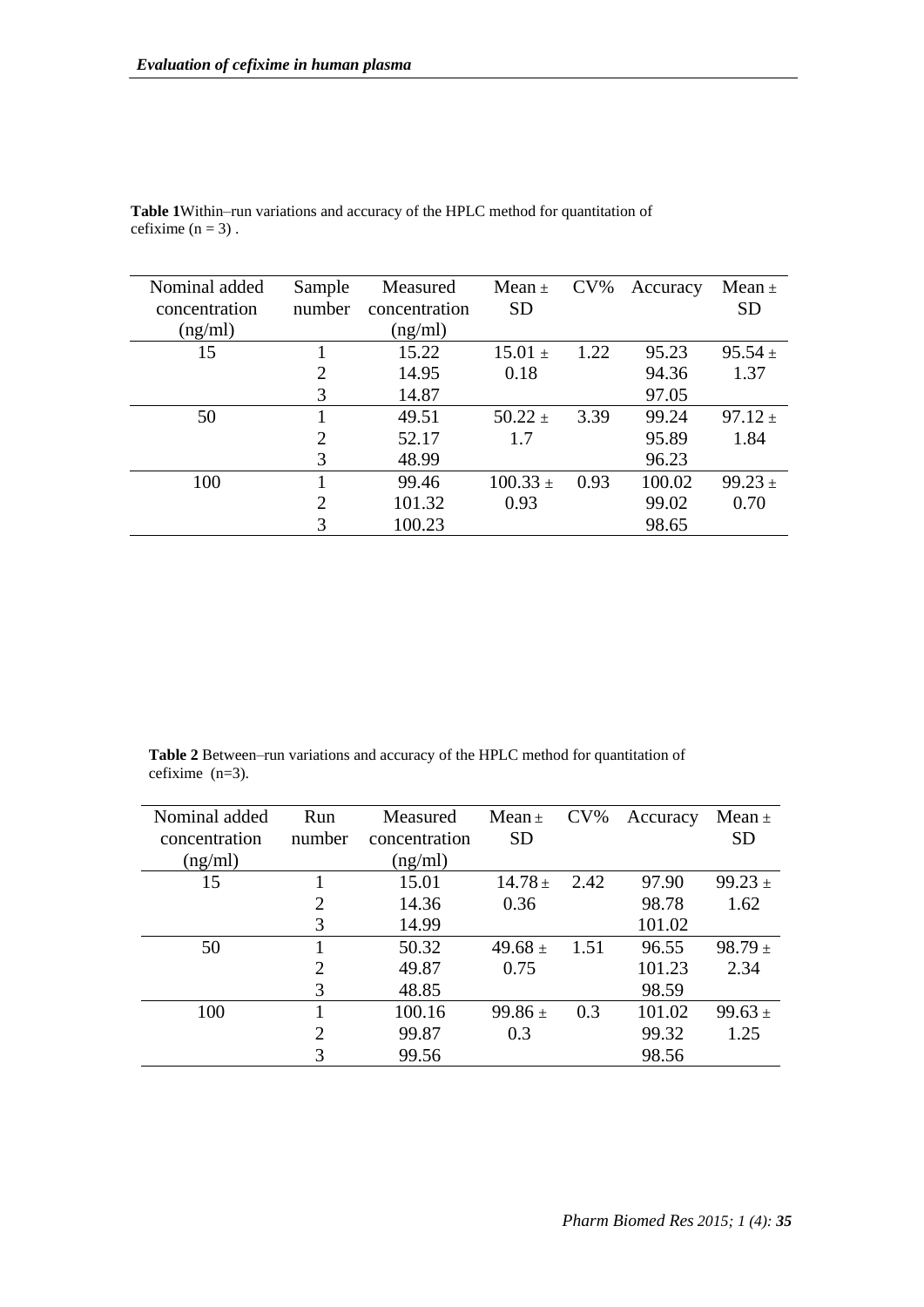#### *Relative recovery*

The relative recovery of cefixime using the developed assay method is shown in table 3.

| <b>Table 3</b> Relative recovery of cefixime by the |  |
|-----------------------------------------------------|--|
| HPLC method $(n = 3)$                               |  |

| Nominal<br>added<br>concentration | Sample<br>number | Recovery<br>(% ) | Mean <sub>±</sub><br>SD |
|-----------------------------------|------------------|------------------|-------------------------|
| (ng/ml)                           |                  |                  |                         |
| 15                                | 1                | 95.21            | $98.77+$                |
|                                   | 2                | 102.01           | 3.41                    |
|                                   | 3                | 99.11            |                         |
| 50                                | 1                | 96.18            | $96.62+$                |
|                                   | 2                | 101.14           | 4.30)                   |
|                                   | 3                | 92.56            |                         |
| 100                               | 1                | 101.25           | $99.21 \pm$             |
|                                   | 2                | 102.04           | 4.22                    |
|                                   | 3                | 94.36            |                         |

#### *Limit tests*

The limits of detection (LOD) and quantitation (LOQ) of the method were 5 and 15 ng/ml, respectively.

In general, the results of the validation tests indicated that the developed method has a remarkable degree of accuracy, repeatability, reproducibility, and recovery with application limits being in the desired range for routine applications.

#### *Repeatability test*

A remarkable repeatability for the drug assay in plasma for this development method by results as shown in Table 4.

#### *Intermediate precision*

As indicated, of the results the developed method shows in Table 5 anacceptable intermediate precision for cefixime assay of the intermediate precision.

## *Reproducibility*

The highest test result of the spiked plasma with 50 ng mL<sup>-1</sup>cefixime was 123654 and the lowest value was 122867 with the mean value of 123188. Therefore, the percentage of difference was 0.63% which means a high reproducibility for the method.

#### *Stability*

The results are shown in table 6 summarizes the freeze and thaw stability, short term stability, long-term stability and post-preparative stability data of cefixime. The stability behavior during these tests and there were no stability related problems during the samples routine analysis for the pharmacokinetic, bioavailability or bioequivalence studies. Based on the results obtained, the working solutions were stable within 6 h by tested stability of working solutions at room temperature.

#### **Discussion**

Cefixime is essential member of orally energetic third generation cephalosporin and has tremendous activity aligned with many pathogens. The virtual bioavailability of a newly industrial dispersible tablet as compared with a recognized identified formulation. There are several investigations relating to the evaluation of cefixime alone and in combination with other drugs in pharmaceutical planning and plasma by UV, HPLC, LC-MS, HPTLC methods (6-13). These methods engage spectrophotometric methods (14-15), voltammetry method (16), capillary electrophoresis (17). Though, HPLC is much more complicated technique as compared to in the past reported methods as it provides gangrenous information for all analytes along with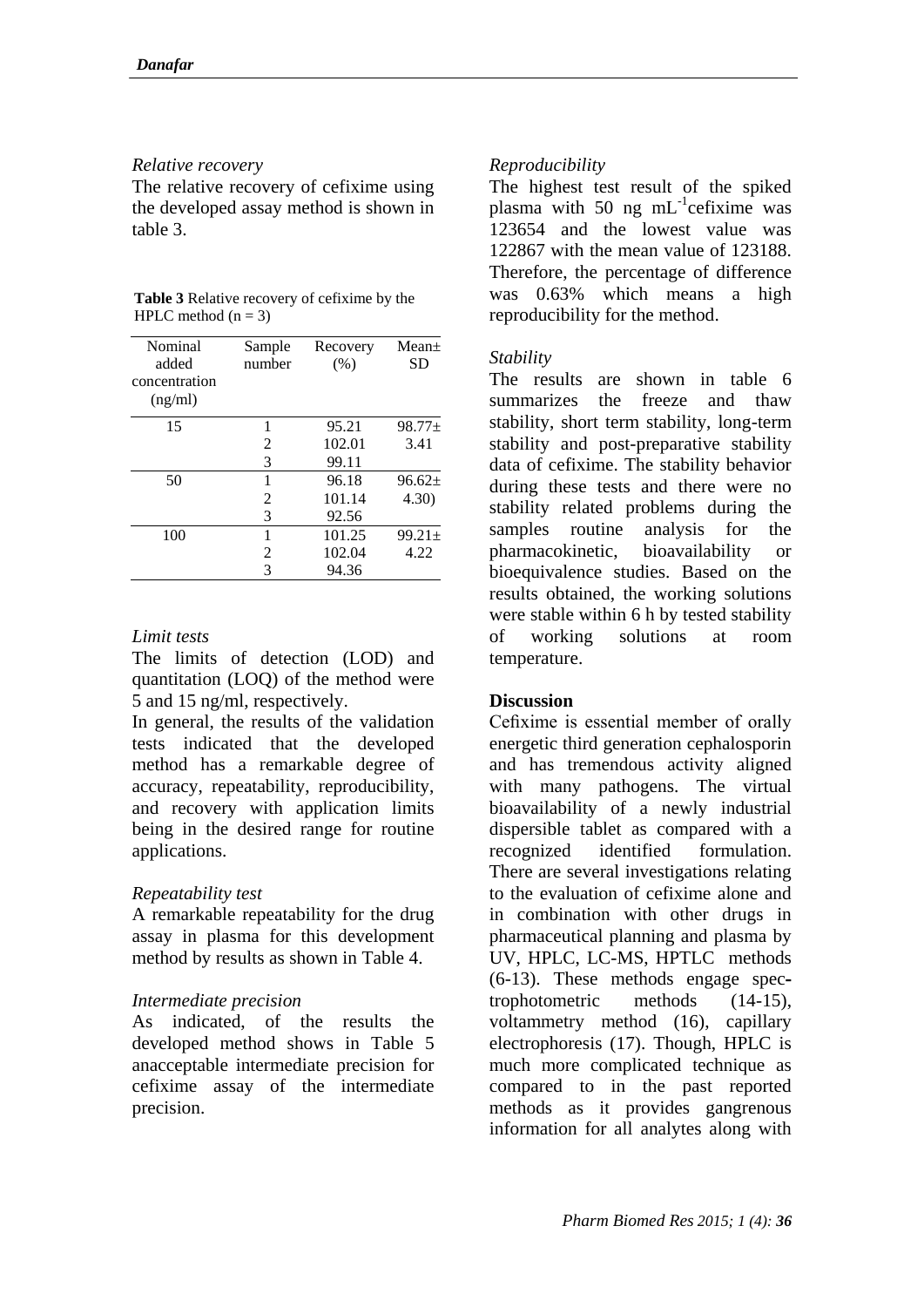| Sample                                  | Peak area                                                | $Mean \pm SD$       | $CV\%$ | Retention<br>time (min)                      | Mean $\pm$ SD   | $CV\%$ |
|-----------------------------------------|----------------------------------------------------------|---------------------|--------|----------------------------------------------|-----------------|--------|
| 1<br>2<br>3<br>$\overline{4}$<br>5<br>6 | 123546<br>123054<br>122987<br>123654<br>122867<br>123021 | $123188.2 + 326.98$ | 0.26   | 6.61<br>6.63<br>6.68<br>6.75<br>6.59<br>6.62 | $6.65 \pm 0.05$ | 0.88   |

**Table 4** Repeatability of the test results for spiked plasma containing 50 ng mL $^{-1}$ .

Table 5 Intermediate precision of the test results for spiked plasma containing 50 ng mL<sup>-1</sup> cefixime

| Sample         | Peak area | Mean $\pm$ SD         | $CV\%$ | Retention<br>time (min) | Mean $\pm$ SD   | $CV\%$ |
|----------------|-----------|-----------------------|--------|-------------------------|-----------------|--------|
|                | 122956    | $123190.8 \pm 351.77$ | 0.28   | 6.61                    | $6.64 \pm 0.07$ | 1.12   |
| $\overline{2}$ | 122863    |                       |        | 6.55                    |                 |        |
| 3              | 123065    |                       |        | 6.63                    |                 |        |
| 4              | 123620    |                       |        | 6.71                    |                 |        |
| 5              | 122987    |                       |        | 6.75                    |                 |        |
| 6              | 123654    |                       |        | 6.60                    |                 |        |

**Table 6** Data showing stability of cefixime in human plasma at different QC levels  $(n = 5)$ 

| Stability                  | $15 \text{ (ng/ml)}$ | $50 \text{ (ng/ml)}$ | $100$ (ng/ml) |
|----------------------------|----------------------|----------------------|---------------|
| Short-term stability       | 95.45                | 94.32                | 91.01         |
|                            |                      |                      |               |
| Freeze and thaw stability  | 97.85                | 96.54                | 98.12         |
|                            |                      |                      |               |
| Long-term stability        | 96.32                | 98.21                | 96.32         |
|                            |                      |                      |               |
| Post-preparative stability | 98.12                | 92.30                | 94.12         |
|                            |                      |                      |               |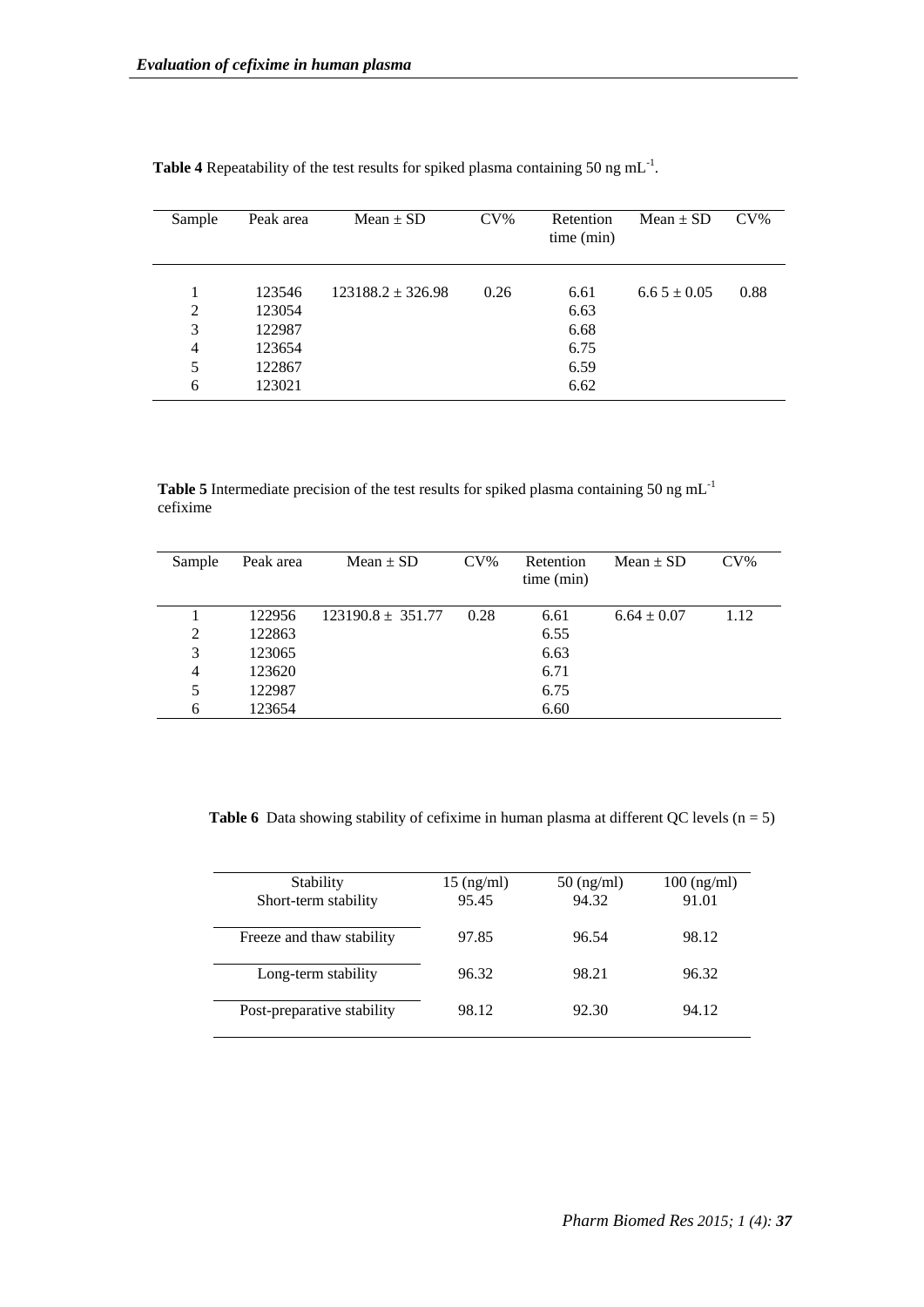consequent UV/ Vis spectra concurrently, which is very useful tool for the analysis of unknown mechanism of a mixture**.** To achieve this goal, it is highly desired to have a single, simple and inexpensive analytical method. In this study, we established a HPLC-UV method for simultaneously detecting cefixime in human plasma. The outcomes showed that our HPLC-UV method fully satisfied these conditions as mentioned above. For this method, the plasma preparation for analysis consist of a protein precipitation method. Protein precipitation was necessary and important because this technique can not only purify but also concentrate the sample. Methanol, percholeric acid and acetonitrile were all attempted and acetonitrile: percholeric acid; methanol (75:5:20 v/v/v) was finally adopted because of its high extraction efficiency and less interference. Precipitation with and without adding 0.1 M NaOH (100 µL) were both tried, and obvious differences were not observed, so the precipitation using acetonitrile without adding 0.1 M NaOH was used at last. The validation tests on the developed method showed acceptable degree of linearity, sensitivity, precision, accuracy and recovery for the method.

#### **References**

- 1. Troy DB, Beringer P. The science and practice of pharmacy 2005; 2: 1644. May 19, ISBN-10:0781746736.
- 2. Katzung B. Basic and clinical pharmacology, (Chapter 8), Chemotherapeutic Drugs tenth ed 2006; 726, ISBN-10:0071451536.
- 3. Sayed NHA, Bashir I, Nada SHA, Iman RSA, Noora ASA, Nafisur R. Quantitative analysis of cefixime via complexation with palladium(II) in pharmaceutical formulation by spectrophotometry. J Pharm Anal 2013; 3:248-56.

#### **Conclusion**

An easy HPLC method was urbanized and validated for cefixime evaluate in plasma. Protein precipitation was necessary and important because this technique can not only purify but also concentrate the sample. The validation tests on the developed method indicated acceptable degree of linearity, sensitivity, precision, accuracy and recovery for the method. The method was used successfully for quantization of cefixime in human plasma. System appropriateness tests showed that the residential method is of suitable separation competence and peak shape.

#### **Conflict of Interest**

The authors declared no conflict of interest.

- 4. Sanofi A. June electronic Medicines Compendium. Available: 2006[;,http://emc.medicines.org.uk/emc/asset](http://emc.medicines.org.uk/emc/assets/c/html/displaydoc.asp?DocumentID=14540) [s/c/html/displaydoc.asp?DocumentID=14540](http://emc.medicines.org.uk/emc/assets/c/html/displaydoc.asp?DocumentID=14540)
- 5. Duverne C, Bouten A, Deslandes A, Westphal JF, Trouvin JH, Farinotti R, et al. Modification of cefixime bioavailability by nifedipine in humans: involvement of the dipeptide carrier system. Antimicrob Agents Chemother 1992;36:2462-7.
- 6. Falkowski A, Look ZM. Determination of cefixime in biological samples by Reversedphase high-performance liquid